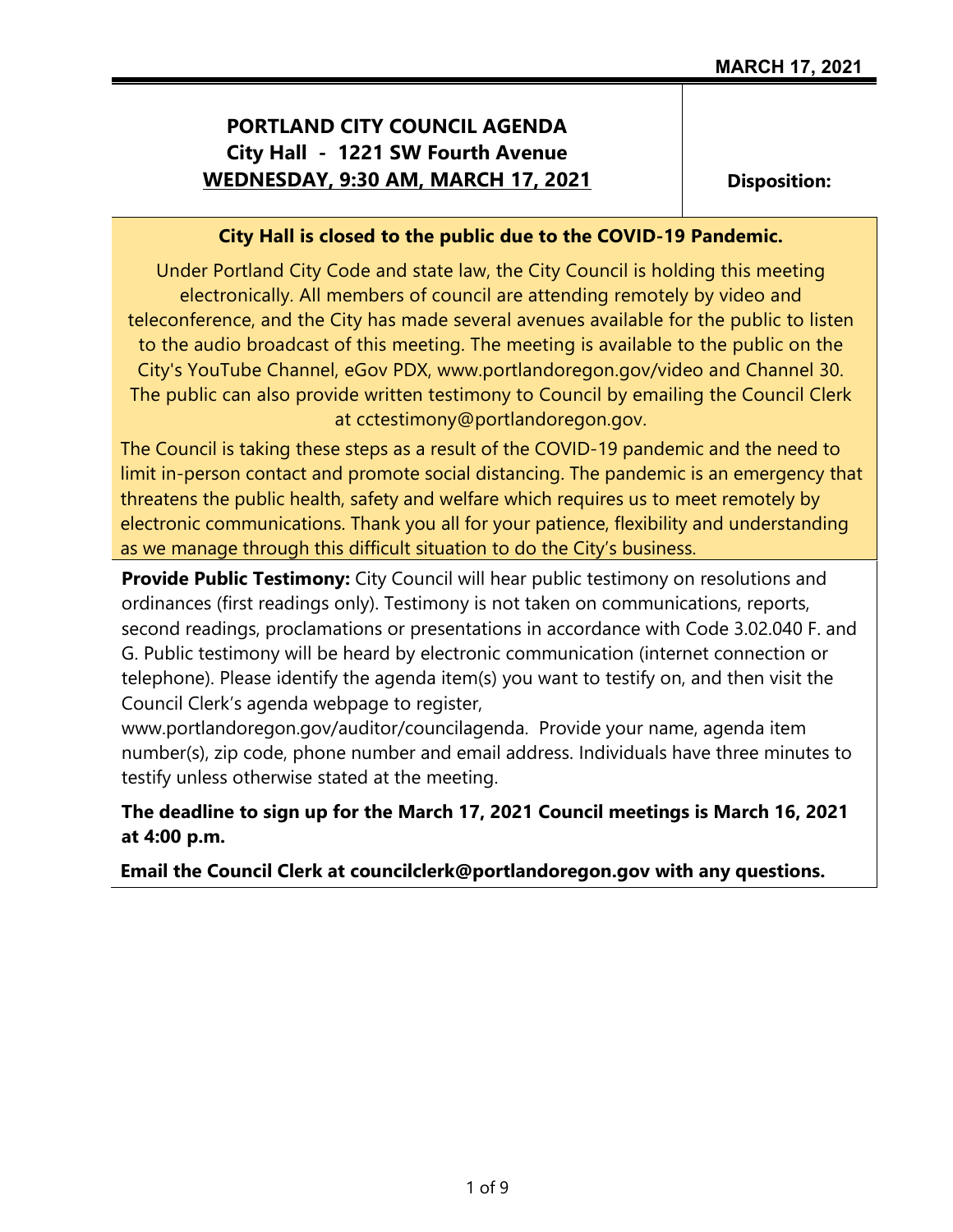|      | <b>CONSENT AGENDA - NO DISCUSSION</b>                                                                                                                                                                            |                                                                                                                                                                                                                                                       |
|------|------------------------------------------------------------------------------------------------------------------------------------------------------------------------------------------------------------------|-------------------------------------------------------------------------------------------------------------------------------------------------------------------------------------------------------------------------------------------------------|
|      | <b>Mayor Ted Wheeler</b>                                                                                                                                                                                         |                                                                                                                                                                                                                                                       |
| *157 | <b>Office of Management and Finance</b><br>Create a new non-represented classification of Peer Support<br>Specialist and establish a compensation range for this<br>classification (Ordinance)                   | No direct cost to<br>establish the new<br>classification.<br>Maximum salary for<br>the new classification,<br>which is specific to the<br><b>Portland Street</b><br>Response Program, is<br>\$68,682.                                                 |
|      | <b>Commissioner Jo Ann Hardesty</b>                                                                                                                                                                              |                                                                                                                                                                                                                                                       |
|      | <b>Bureau of Transportation</b>                                                                                                                                                                                  |                                                                                                                                                                                                                                                       |
| 158  | Authorize a Subrecipient Grant Agreement to Community<br>Cycling Center in the amount of \$20,000 for FY 2020-21 and<br>FY 2021-22 for the Parkrose School District Safe Routes to<br>School program (Ordinance) | This grant is included<br>in PBOT's budget for<br>the current fiscal year<br>and the Bureau's FY<br>21-22 Requested<br>Budget.                                                                                                                        |
|      | <b>REGULAR AGENDA</b>                                                                                                                                                                                            |                                                                                                                                                                                                                                                       |
|      | <b>Mayor Ted Wheeler</b>                                                                                                                                                                                         |                                                                                                                                                                                                                                                       |
|      | <b>Office of Management and Finance</b>                                                                                                                                                                          |                                                                                                                                                                                                                                                       |
| 159  | Accept bid of \$4,986,018 from Stellar J Corporation for the<br>Powell Butte Reservoir 1 Roof Upgrades Project<br>(Procurement Report - Bid No. 00001567) 15 minutes<br>requested                                | No fiscal impact. The<br>bureau has budgeted<br>\$5 million in capital<br>outlay expenditures in<br>their FY 2021-22<br>Requested Budget, the<br>year in which they<br>project this project the<br>majority of project<br>expenses to be<br>incurred. |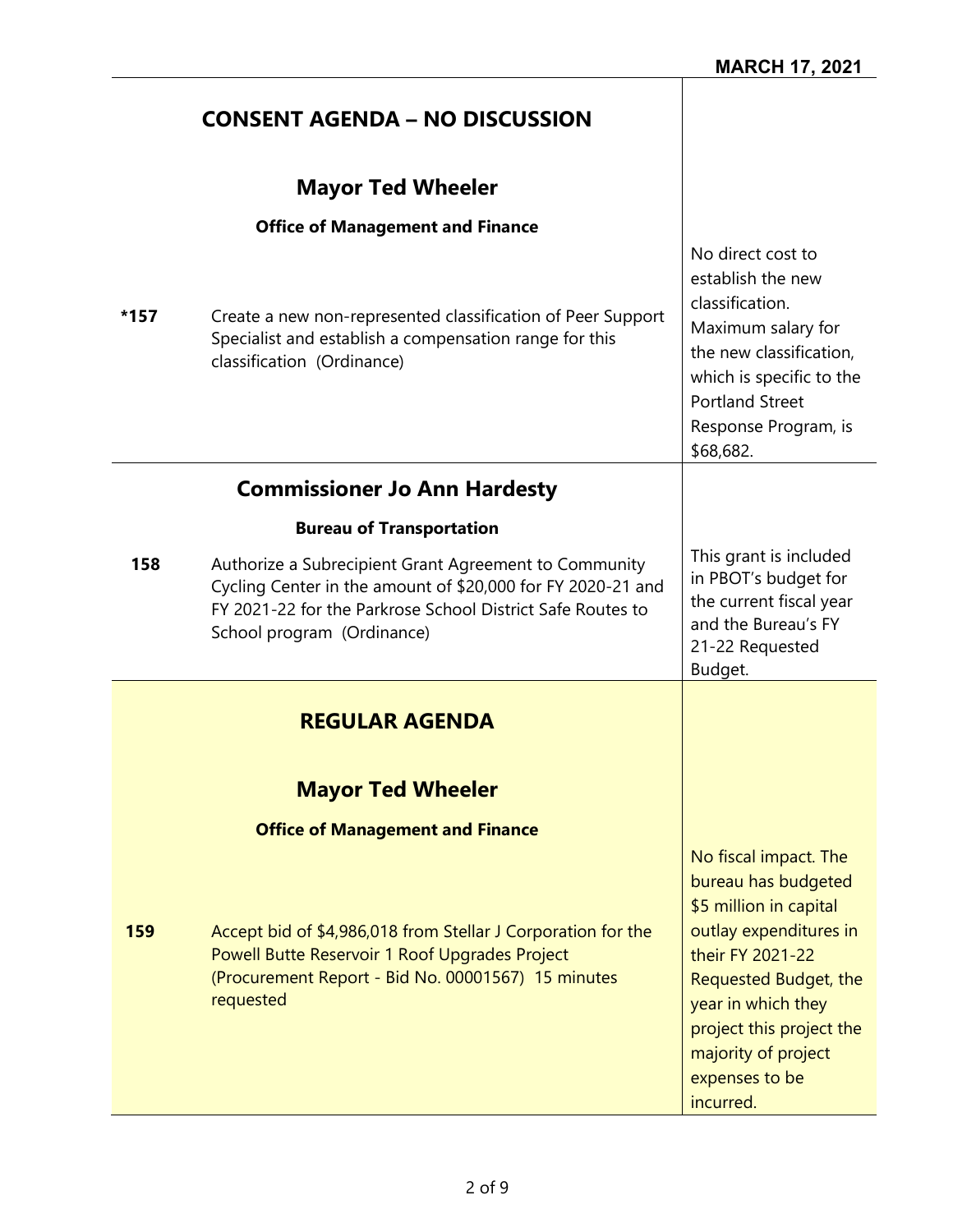## **Commissioner Dan Ryan**

**Housing Bureau**

**\*160** Approve application under the Multiple-Unit Limited Tax Exemption Program under the Inclusionary Housing Program for Burnside Apartments located at 11005 E Burnside St (Ordinance) 10 minutes requested

This action would result in estimated foregone property tax revenues to the City totaling \$\$12,190 over ten years for 4 units affordable at or below 80% MFI. Total cost to all jurisdictions forgoing revenue is estimated at \$36,939, The estimated value of the tax exemption for the first year is \$ \$4,011 (all jurisdictions), which equals approximately \$923 per affordable unit per year of affordability. The City will still benefit from property taxes collected on the improved value of the land during the exemption period. The City will pay Multnomah County the \$3,400 application activation fee if the application moves forward.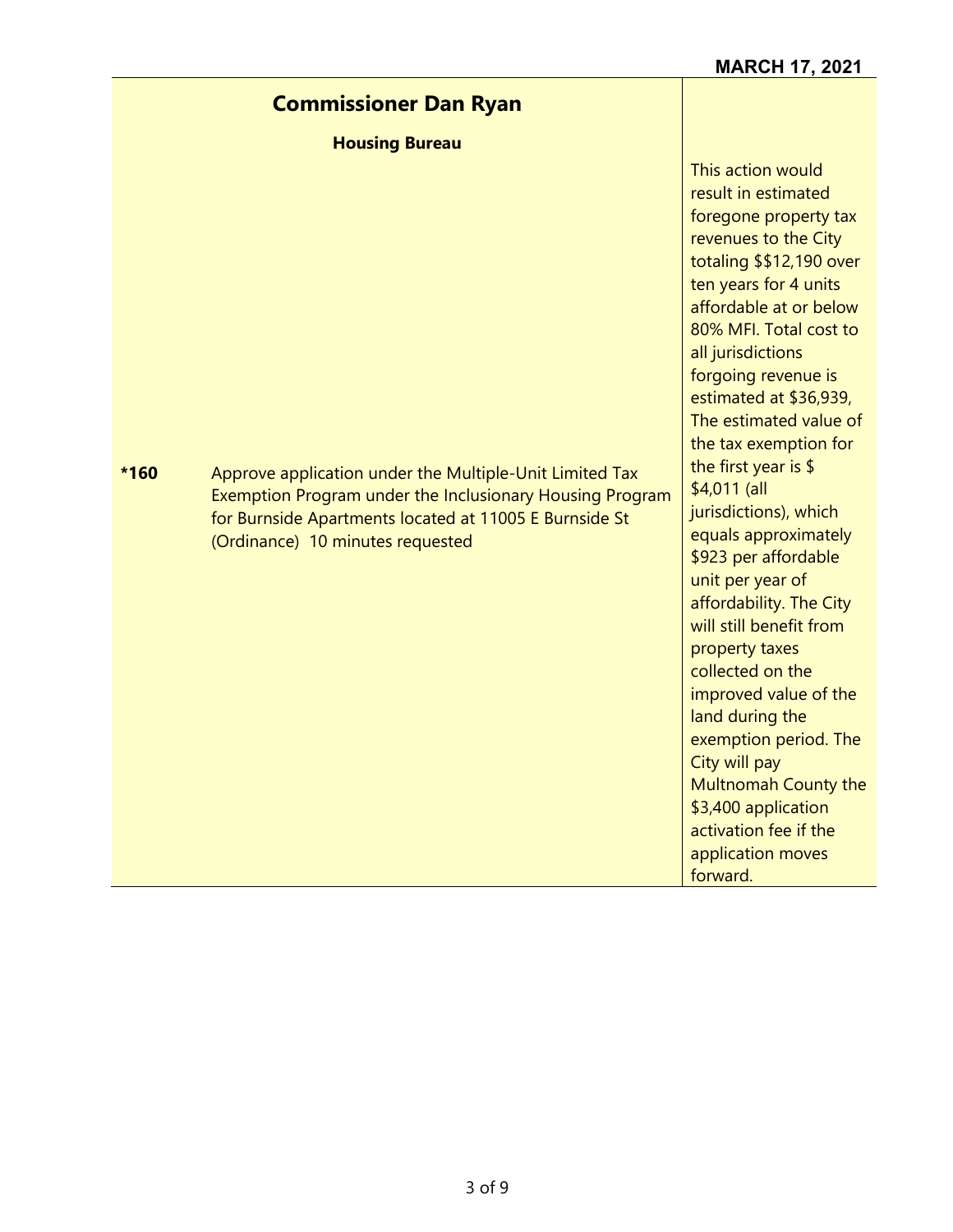|        |                                                                                                                                                                                                                                                          | <b>MARCH 17, 2021</b>                                                                                                                                                                                                                                                                                                                                                                                                                                                                                                                                                                                                                                                                                                                              |
|--------|----------------------------------------------------------------------------------------------------------------------------------------------------------------------------------------------------------------------------------------------------------|----------------------------------------------------------------------------------------------------------------------------------------------------------------------------------------------------------------------------------------------------------------------------------------------------------------------------------------------------------------------------------------------------------------------------------------------------------------------------------------------------------------------------------------------------------------------------------------------------------------------------------------------------------------------------------------------------------------------------------------------------|
| $*161$ | Approve application under the Multiple-Unit Limited Tax<br>Exemption Program under the Inclusionary Housing Program<br>for 2231 Pettygrove LLC located at 2231 NW Pettygrove St<br>(Ordinance) 10 minutes requested                                      | This action would<br>result in estimated<br>foregone property tax<br>revenues to the City<br>totaling \$14,990 over<br>ten years for 5 units<br>affordable at or below<br>80% MFI. Total cost to<br>all jurisdictions<br>forgoing revenue is<br>estimated at \$45,424<br>The estimated value of<br>the tax exemption for<br>the first year is \$4,932<br>(all jurisdictions), which<br>equals approximately<br>\$908 per affordable<br>unit per year of<br>affordability. The City<br>will still benefit from<br>property taxes<br>collected on the<br>improved value of the<br>land during the<br>exemption period. The<br>City will pay<br>Multnomah County the<br>\$4,250 application<br>activation fee if the<br>application moves<br>forward. |
| $*162$ | Authorize new construction financing not to exceed<br>\$14,926,500 to Rosewood Stark Limited Partnership or a<br>Human Solutions, Inc. affiliate for development of a 93-unit<br>affordable housing project (Ordinance) 20 minutes<br>requested          | See below.                                                                                                                                                                                                                                                                                                                                                                                                                                                                                                                                                                                                                                                                                                                                         |
| $*163$ | Authorize new construction financing not to exceed<br>\$17,037,077 to CCC-Westwind Apartments Limited<br>Partnership or a Central City Concern affiliate for<br>development of a 100-unit affordable housing project<br>(Ordinance) 20 minutes requested | See below.                                                                                                                                                                                                                                                                                                                                                                                                                                                                                                                                                                                                                                                                                                                                         |
|        | <b>Commissioner Mingus Mapps</b>                                                                                                                                                                                                                         |                                                                                                                                                                                                                                                                                                                                                                                                                                                                                                                                                                                                                                                                                                                                                    |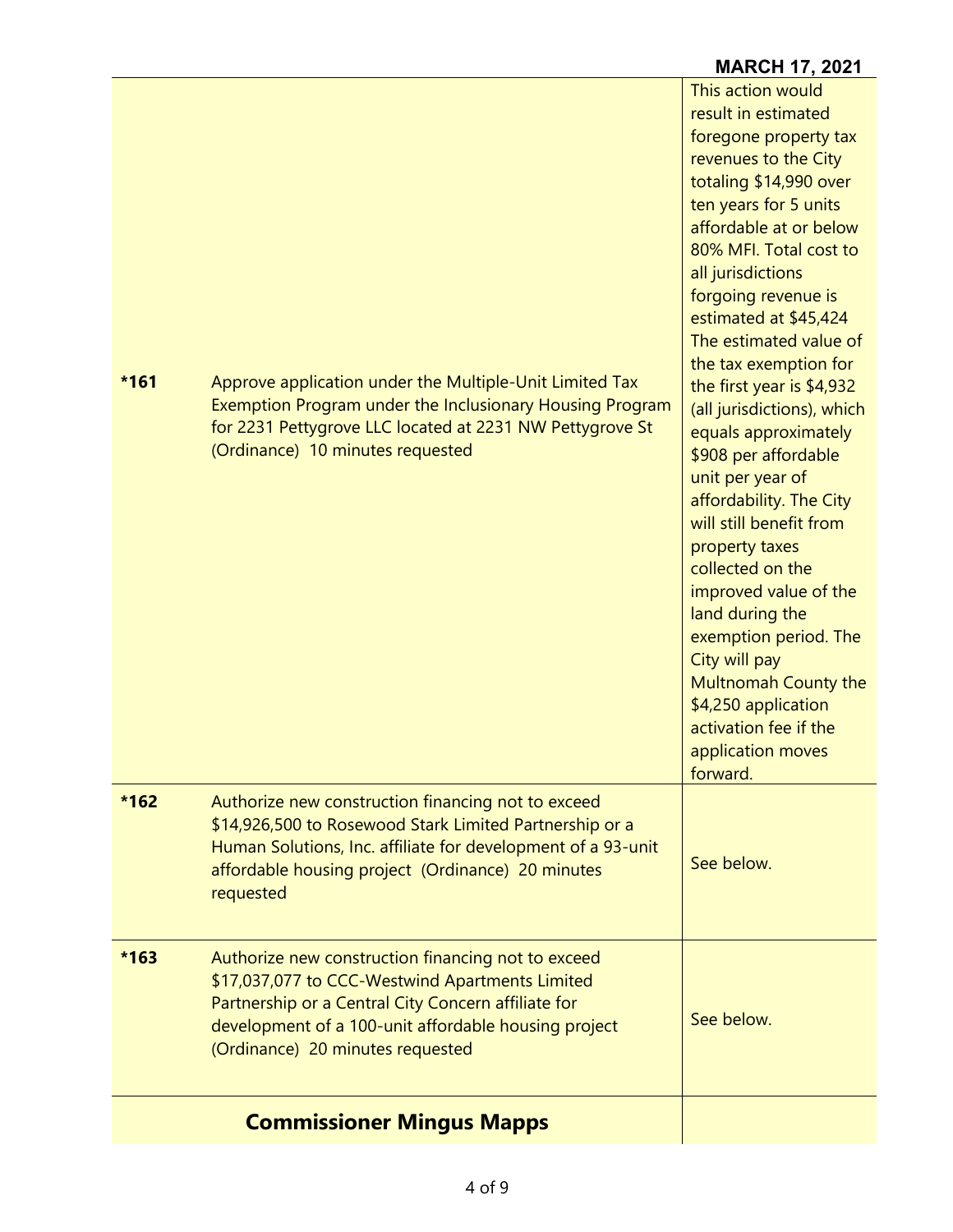|      |                                                                                                                                                                                                                                                                                                                                                                       | <b>MARCH 17, 2021</b>                                                                                                                                                                                                                                                                                                                                                                                                                                                                                                                                                                        |
|------|-----------------------------------------------------------------------------------------------------------------------------------------------------------------------------------------------------------------------------------------------------------------------------------------------------------------------------------------------------------------------|----------------------------------------------------------------------------------------------------------------------------------------------------------------------------------------------------------------------------------------------------------------------------------------------------------------------------------------------------------------------------------------------------------------------------------------------------------------------------------------------------------------------------------------------------------------------------------------------|
| 164  | <b>Bureau of Environmental Services</b><br>Amend contract with HDR Engineering, Inc. for additional<br>support services for the Columbia Boulevard Wastewater<br>Treatment Plant Renewable Natural Gas Facility Project No.<br>E10033 for \$283,039 (Ordinance; amend Contract No.<br>30003218)                                                                       | The established cost<br>for the contract<br>amendment is<br>\$283,039 for a total<br>amended contract<br>amount of \$2,028,849.<br>The level of confidence<br>in the estimate high.<br>Funds are available in<br>the BES's FY 2020-21<br>budget in the Sewer<br><b>System Operating</b><br>Fund. This is a revenue<br>generating project.<br>When the RNG Facility<br>is complete and<br>operational in 2021, it<br>is expected to generate<br>revenue in the range of<br>\$3 million to \$8 million<br>a year. The expected<br>simple payback for the<br>project is within 4 to 8<br>years. |
| *165 | <b>WEDNESDAY, 2:00 PM, MARCH 17, 2021</b><br><b>TIME CERTAIN: 2:00 PM - Amend Title 33 Planning and</b><br>Zoning to facilitate the provision of shelter and housing<br>options for Portlanders in need (Ordinance introduced by<br>Mayor Wheeler and Commissioners Rubio and Ryan; amend<br>Code Title 33) 3 hours requested for items 165-166                       | See below.                                                                                                                                                                                                                                                                                                                                                                                                                                                                                                                                                                                   |
| *166 | Amend City Code Health and Sanitation, Emergency Code,<br>Public Improvements, Water, Property Maintenance<br>Regulations and Affordable Housing to facilitate the<br>provision of shelter and housing options for Portlanders in<br>need (Ordinance introduced by Mayor Wheeler and<br>Commissioners Rubio and Ryan; amend Code Titles 8, 15, 17,<br>21, 29, and 30) | See below.                                                                                                                                                                                                                                                                                                                                                                                                                                                                                                                                                                                   |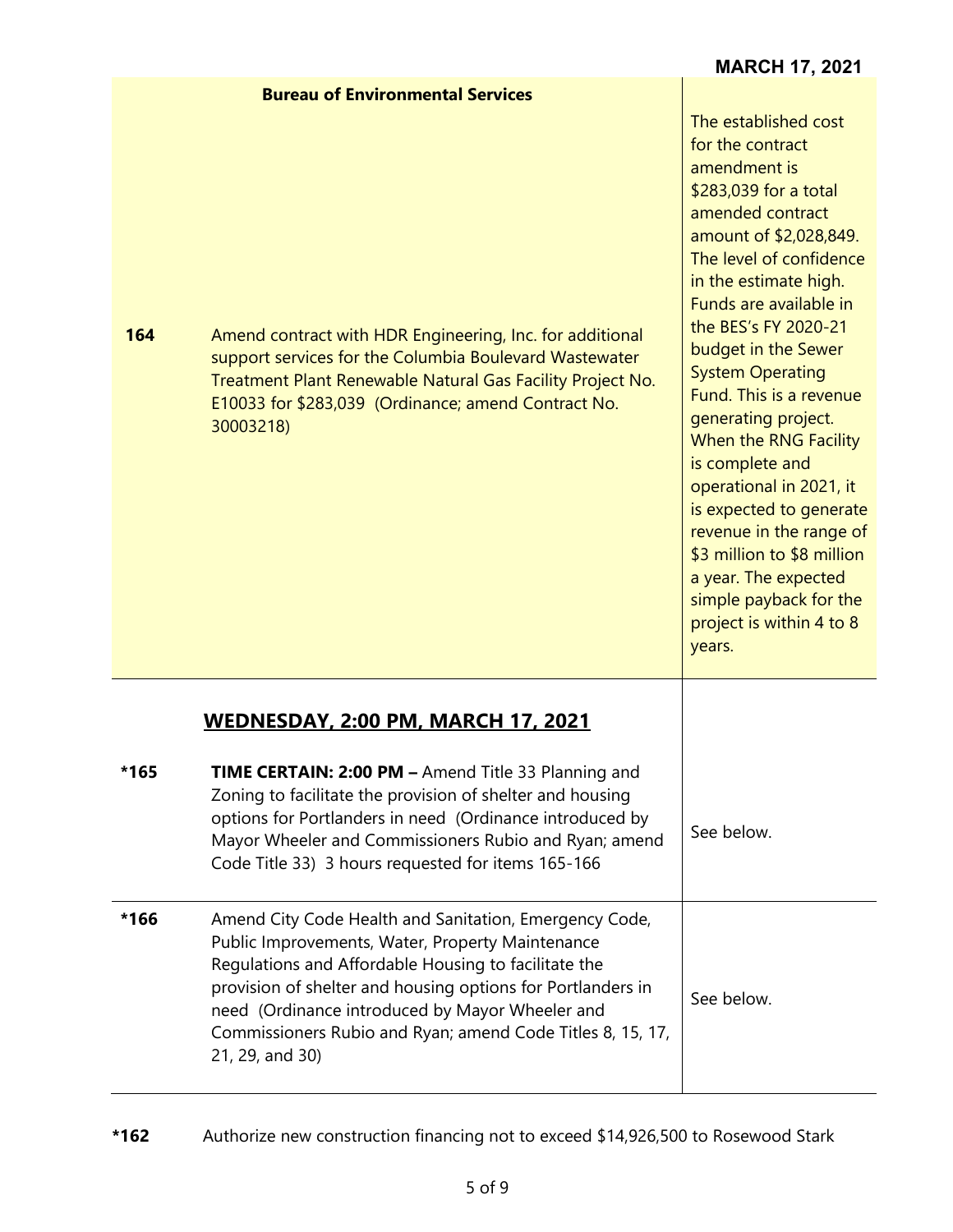Limited Partnership or a Human Solutions, Inc. affiliate for development of a 93-unit affordable housing project (Ordinance) 20 minutes requested

## **CBO Analysis**

This Ordinance approves financing in an amount up to \$14,926,500 using Portland Housing Bond resources from fiscal years 2021-23 to Rosewood Stark Limited Partnership to construct a new 93-unit affordable housing project. 62 units will be affordable to individuals and families earning up to 60% AMI and 31 units will serve households earning up to 30% AMI. 16 units will be permanent supportive housing (PSH) units affordable at the 30% AMI level. The PSH units will receive service subsidies from the Joint Office of Homeless Services (JOHS) and will be subsidized by Federal Project-Based Section 8 vouchers.

The financing amount requested and the cost of PHB delivery of the units, including community outreach, Bond oversight committee costs, construction monitoring, and other related activities is included in the PHB FY 2020-21 Adopted Budget and the bureau fiveyear forecast. PHB will charge a fee over the life of the project to cover compliance monitoring costs. The Project is applying and qualifies for System Development Charge (SDC) waivers, which collectively total an estimated \$1,539,740 in foregone City revenue.

The proposed City funding leverages more than \$24 million of other public and private financing contributed by Human Solutions, Inc., JP Morgan Chase Bank, Metro, the Oregon Housing and Community Services Department and other funders, and City development incentives in the form of System Development Charge exemptions.

### **\*163** Authorize new construction financing not to exceed \$17,037,077 to CCC-Westwind

Apartments Limited Partnership or a Central City Concern affiliate for development of a 100-unit affordable housing project (Ordinance) 20 minutes requested

### **CBO Analysis**

This Ordinance approves financing in an amount up to \$17,037,077 using \$12,662,077 of Portland Housing Bond resources and \$4,375,000 of Multnomah County Sales Proceeds from fiscal years 2020-2022. Resources will allow CCC–Westwind Apartments Limited Partnership, to construct a new 100-unit affordable housing project, including 92 units at 0-30% area median income (AMI), with 70 of these being Permanent Supportive Housing units with Project Based Section 8 voucher rental support, and 8 units restricted to households earning up to 60% AMI.

The financing amount requested and the cost of PHB delivery of the units, including community outreach, Bond oversight committee costs, construction monitoring, and other related activities is included in the PHB FY 2020-21 Adopted Budget and the bureau five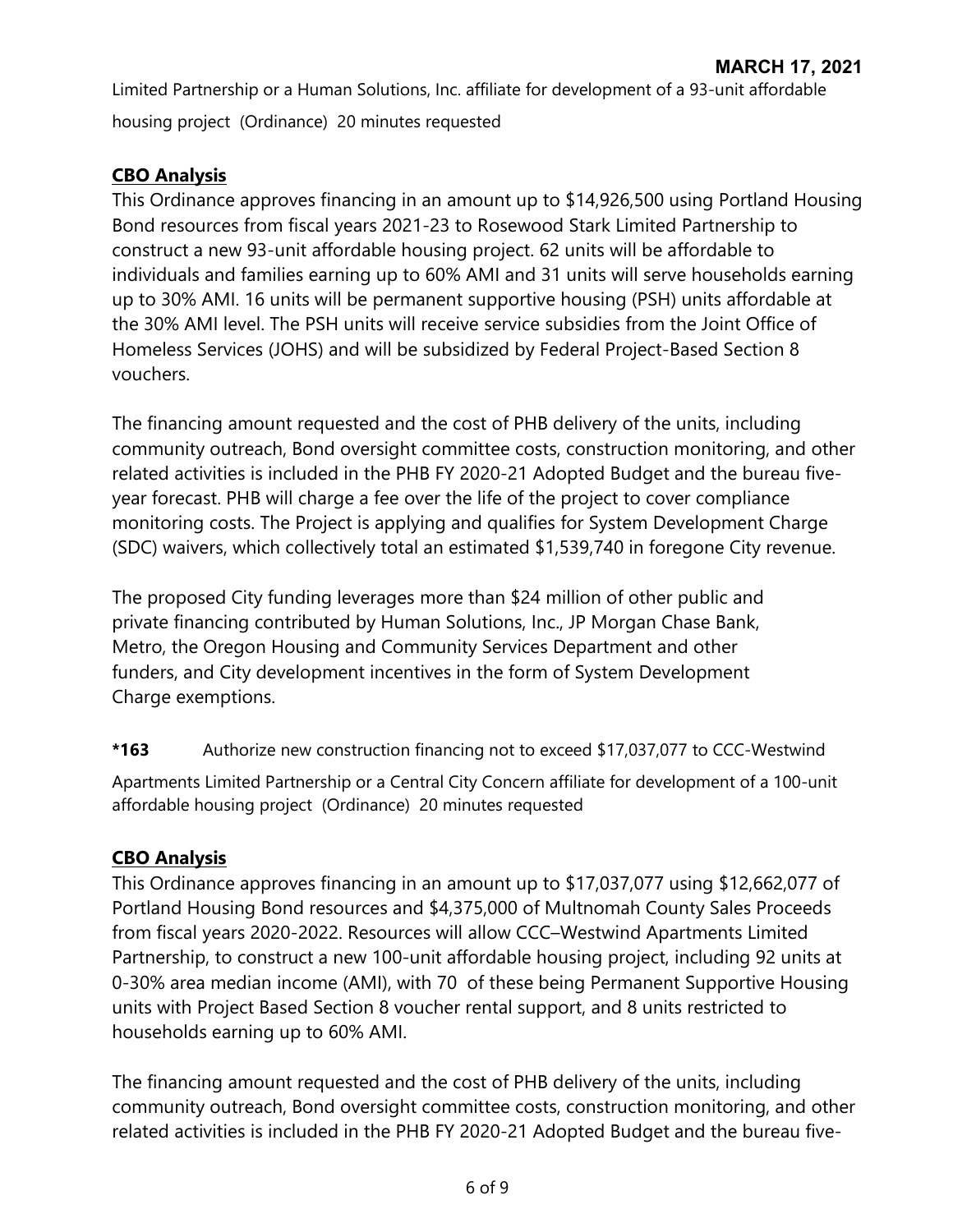year forecast. CCC-Westwind is applying and qualifies for System Development Charge and Construction Excise Tax exemption and building permit waivers which are expected to total approximately \$688,773 in foregone City revenue.

The proposed City funding leverages nearly \$16.8 million of other public and private financing contributed by US Bank, Central City Concern, and the Oregon Housing and Community Services Department.

**\*165** Amend Title 33 Planning and Zoning to facilitate the provision of shelter and housing options for Portlanders in need

## **CBO Analysis**

This Ordinance amends Portland's Planning and Zoning Code (Title 33) in order to expand shelter and housing options throughout the city. The four most significant code changes are:

- Providing more flexibility for shelter siting,
- Establishing outdoor shelters as a new community service use,
- Liberalizing the group living allowances, and
- Allowing permanent occupancy of recreational vehicles and tiny house on wheels.

There are several other smaller code changes discussed in Exhibit B. These changes do not have a direct financial impact on the City's resources. Although this Ordinance reduces the level of regulation that applies to some types of housing and shelter, it does not create new regulations that would require any new Bureau of Development Services (BDS) or Portland Housing Bureau programs. However, any changes in zoning may impact property values and have eventual impacts on property tax revenue, but this impact is currently unknown.

Since the intent of these changes is to enable an increase in the development of shelters and affordable housing units in Portland, these zoning codes changes could result in an increase in future commitments from the City for development and/or operational costs for shelters and affordable housing developments. However, this potential increase is also currently unknown. This action removes regulatory barriers but does not commit resources for the additional facilities.

Other potential future indirect financial impacts to the City and other stakeholders include:

• **Conditional Use review:** This Ordinance reduces the number of shelters that would require Conditional Use review, which the current zoning code requires for opening a shelter. Application fees for the review range from \$6,000 to \$26,000 and are paid to BDS to facilitate cost recovery of the program. The change will result in less workload and revenues to BDS, and also will result in savings to the Joint City-County Office of Homeless Services and other entities involved in opening new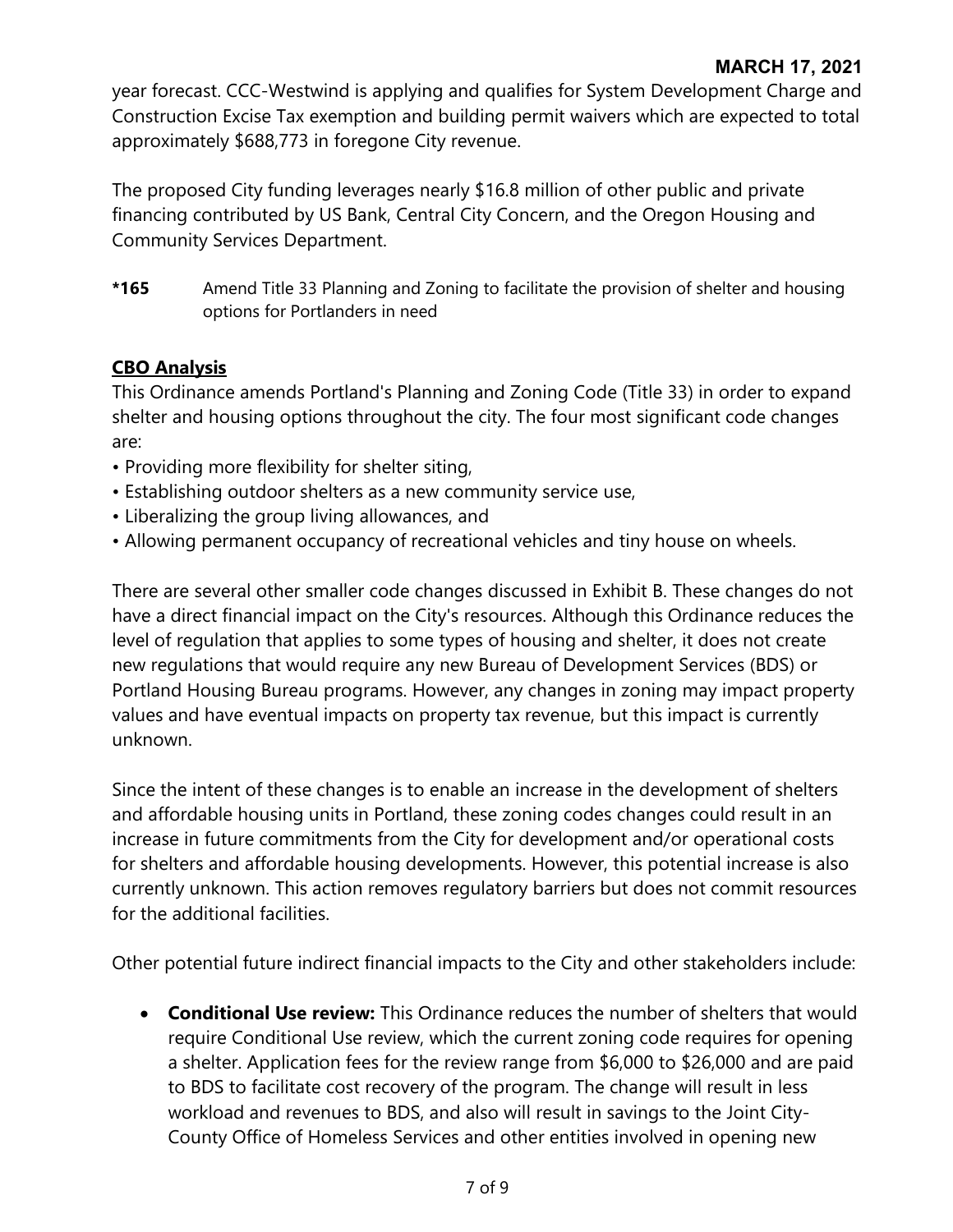shelters.

- **Reduction in unsanctioned camping impacts:** the project aims to reduce the number of people camping in unsanctioned locations in the public right of way and other public spaces by making it easier to open sanctioned managed facilities. In the long term, the bureau expects this will help reduce City expenses related to responding to unsanctioned camping impacts, such as those currently funded by PBOT, Parks, and BES, among others.
- **Group Living Classifications:** The project reclassifies Group Living from a Conditional Use to a use that is allowed by right in more zones. Single Room Occupancy (SRO) housing is one type of Group Living use that is sometimes included in affordable housing projects. By removing the Conditional Use requirements, the project will reduce the cost to obtain permits for certain affordable housing projects that incorporate SRO configurations.
- **Household and Group Living Development Fees:** By changing the code definitions of Household and Group Living, the project could impact how some development projects are classified, which could have impacts on fees that apply to those projects, or how Systems Development Charges (SDCs) are assessed. These changes will primarily impact apartment units and houses with a large number of bedrooms. These impacts are expected to be minor because there are a limited number of projects that are configured this way.
- **BDS Staff capacity and Land Use Services Fees:** Changes to the Zoning Code in this ordinance will require BDS to make a small onetime investment in staff time in 2021 to update informational handouts and other public information. This may include new summaries of regulations impacting RV/Tiny House on Wheels, Group Living uses, and Community Service uses. There may be a small decrease in the amount of land use review fees collected by BDS, and a small decrease in the Land Use Services Division workload. However, the bureau expects the effect to be minimal as the number of Conditional Use Reviews for Group Living and shelters has only averaged one or two applications per year.
- **\*166** Amend City Code Health and Sanitation, Emergency Code, Public Improvements,

Water, Property Maintenance Regulations and Affordable Housing to facilitate the provision of shelter and housing options for Portlanders in need

## **CBO Analysis**

This Ordinance is related to Item #165, which adopts the recommended Shelter to Housing Continuum changes to Title 33 – Planning and Zoning. This companion secondary